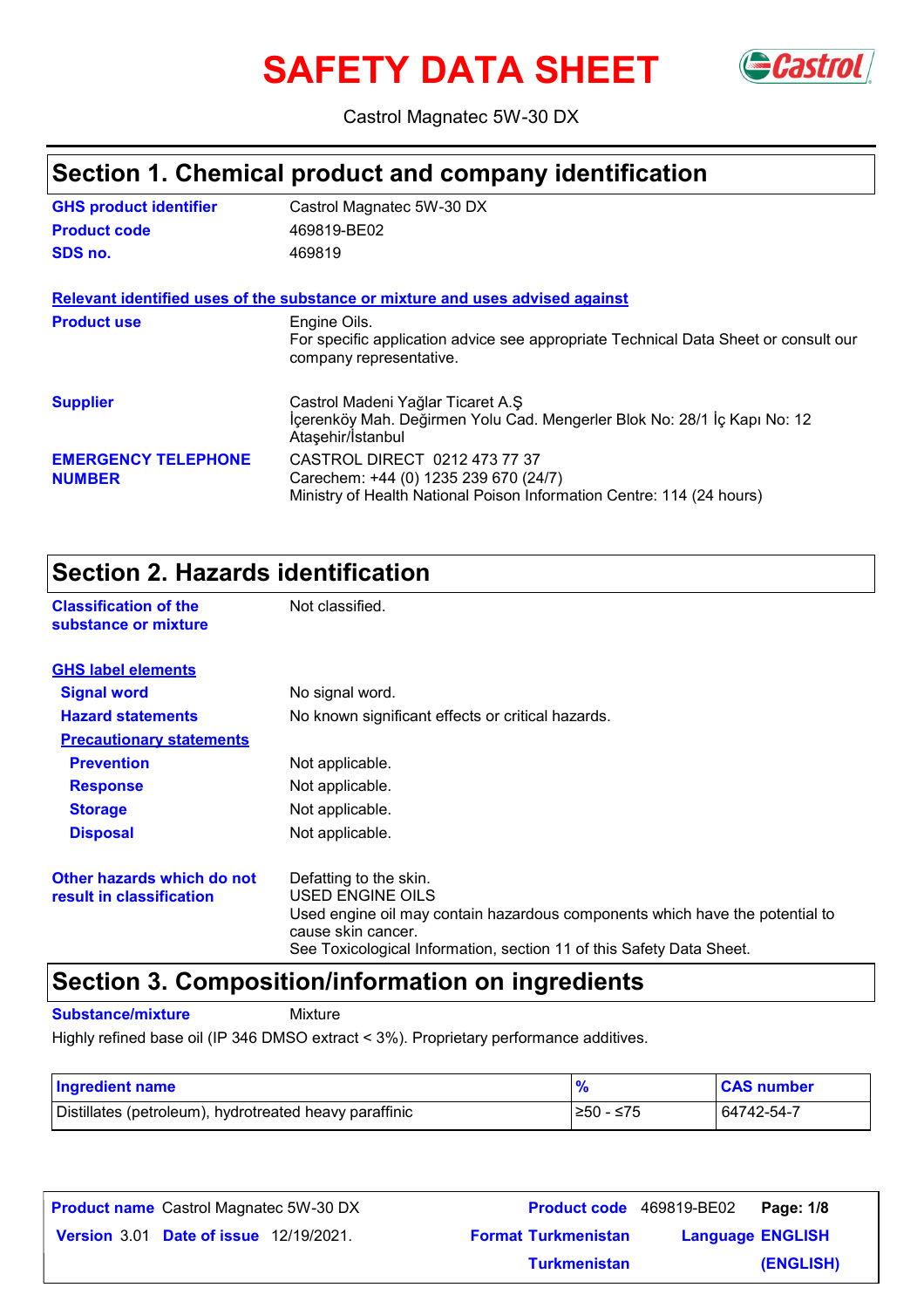### **Section 3. Composition/information on ingredients**

**There are no additional ingredients present which, within the current knowledge of the supplier and in the concentrations applicable, are classified as hazardous to health or the environment and hence require reporting in this section.**

**Occupational exposure limits, if available, are listed in Section 8.**

### **Section 4. First aid measures**

| <b>Description of necessary first aid measures</b> |                                                                                                                                                                                                                                         |
|----------------------------------------------------|-----------------------------------------------------------------------------------------------------------------------------------------------------------------------------------------------------------------------------------------|
| <b>Inhalation</b>                                  | If inhaled, remove to fresh air. Get medical attention if symptoms occur.                                                                                                                                                               |
| <b>Ingestion</b>                                   | Do not induce vomiting unless directed to do so by medical personnel. Get medical<br>attention if symptoms occur.                                                                                                                       |
| <b>Skin contact</b>                                | Wash skin thoroughly with soap and water or use recognised skin cleanser.<br>Remove contaminated clothing and shoes. Wash clothing before reuse. Clean<br>shoes thoroughly before reuse. Get medical attention if symptoms occur.       |
| <b>Eye contact</b>                                 | In case of contact, immediately flush eyes with plenty of water for at least 15<br>minutes. Eyelids should be held away from the eyeball to ensure thorough rinsing.<br>Check for and remove any contact lenses. Get medical attention. |
|                                                    | Most important symptoms/effects, acute and delayed                                                                                                                                                                                      |
|                                                    | See Section 11 for more detailed information on health effects and symptoms.                                                                                                                                                            |
|                                                    | Indication of immediate medical attention and special treatment needed, if necessary                                                                                                                                                    |
| <b>Specific treatments</b>                         | No specific treatment.                                                                                                                                                                                                                  |

**Protection of first-aiders** No action shall be taken involving any personal risk or without suitable training. **Notes to physician** Treatment should in general be symptomatic and directed to relieving any effects.

### **Section 5. Firefighting measures**

| <b>Extinguishing media</b>                               |                                                                                                                                                                                                   |
|----------------------------------------------------------|---------------------------------------------------------------------------------------------------------------------------------------------------------------------------------------------------|
| <b>Suitable extinguishing</b><br>media                   | In case of fire, use foam, dry chemical or carbon dioxide extinguisher or spray.                                                                                                                  |
| <b>Unsuitable extinguishing</b><br>media                 | Do not use water jet.                                                                                                                                                                             |
| <b>Specific hazards arising</b><br>from the chemical     | In a fire or if heated, a pressure increase will occur and the container may burst.                                                                                                               |
| <b>Hazardous thermal</b><br>decomposition products       | Combustion products may include the following:<br>carbon oxides (CO, CO <sub>2</sub> ) (carbon monoxide, carbon dioxide)                                                                          |
| <b>Special protective actions</b><br>for fire-fighters   | Promptly isolate the scene by removing all persons from the vicinity of the incident if<br>there is a fire. No action shall be taken involving any personal risk or without<br>suitable training. |
| <b>Special protective</b><br>equipment for fire-fighters | Fire-fighters should wear positive pressure self-contained breathing apparatus<br>(SCBA) and full turnout gear.                                                                                   |

### **Section 6. Accidental release measures**

| <b>Personal precautions, protective equipment and emergency procedures</b> |                                                                                                                                                                                                                                                                                                                                     |  |
|----------------------------------------------------------------------------|-------------------------------------------------------------------------------------------------------------------------------------------------------------------------------------------------------------------------------------------------------------------------------------------------------------------------------------|--|
| For non-emergency<br>personnel                                             | No action shall be taken involving any personal risk or without suitable training.<br>Evacuate surrounding areas. Keep unnecessary and unprotected personnel from<br>entering. Do not touch or walk through spilt material. Put on appropriate personal<br>protective equipment. Floors may be slippery; use care to avoid falling. |  |
| For emergency responders                                                   | If specialised clothing is required to deal with the spillage, take note of any<br>information in Section 8 on suitable and unsuitable materials. See also the<br>information in "For non-emergency personnel".                                                                                                                     |  |

| <b>Product name</b> Castrol Magnatec 5W-30 DX |                            | Product code 469819-BE02 Page: 2/8 |
|-----------------------------------------------|----------------------------|------------------------------------|
| <b>Version 3.01 Date of issue 12/19/2021.</b> | <b>Format Turkmenistan</b> | <b>Language ENGLISH</b>            |
|                                               | <b>Turkmenistan</b>        | (ENGLISH)                          |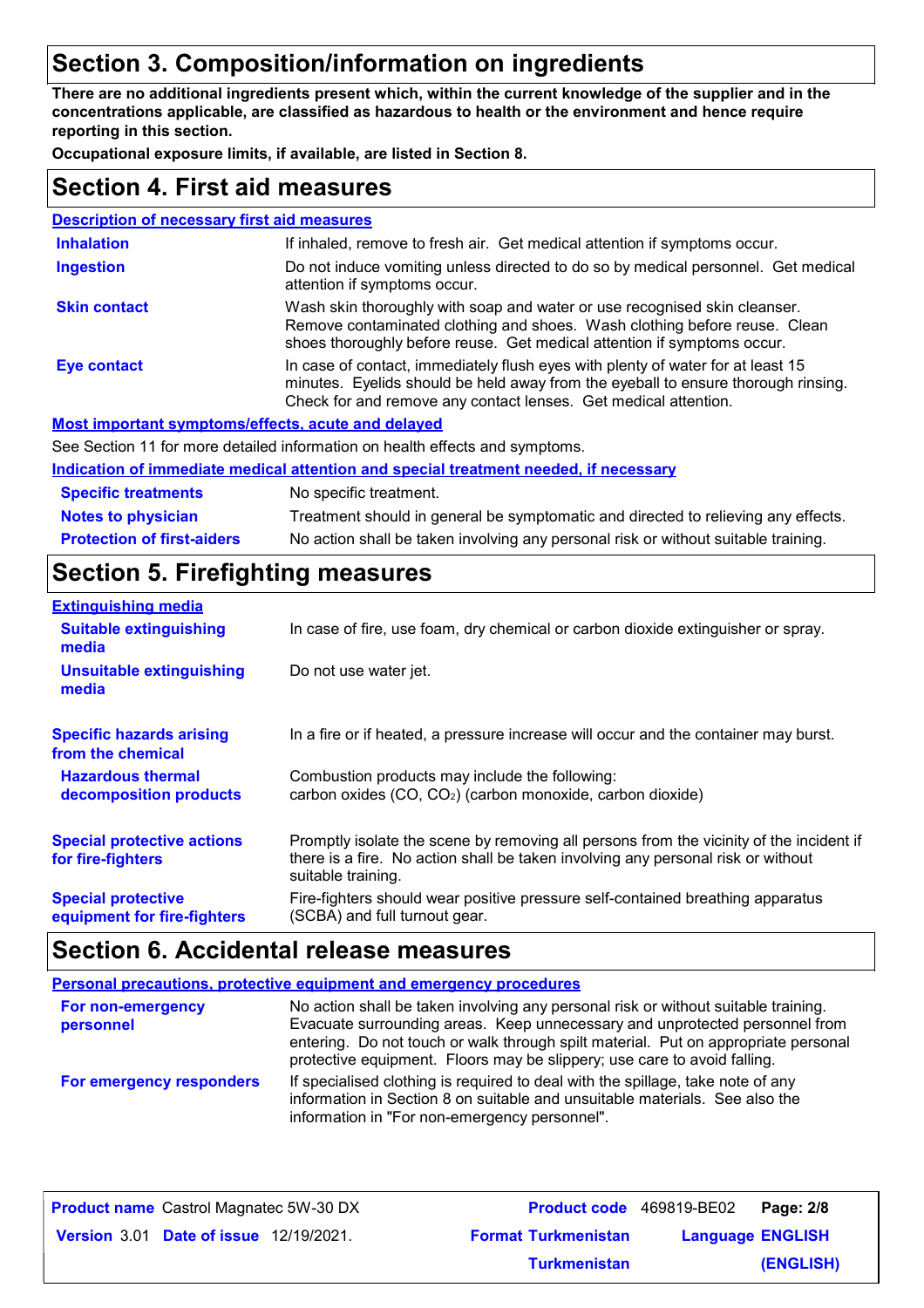### **Section 6. Accidental release measures**

| <b>Environmental precautions</b>                            | Avoid dispersal of spilt material and runoff and contact with soil, waterways, drains<br>and sewers. Inform the relevant authorities if the product has caused environmental<br>pollution (sewers, waterways, soil or air). |
|-------------------------------------------------------------|-----------------------------------------------------------------------------------------------------------------------------------------------------------------------------------------------------------------------------|
| <b>Methods and material for containment and cleaning up</b> |                                                                                                                                                                                                                             |
| <b>Small spill</b>                                          | Stop leak if without risk. Move containers from spill area. Absorb with an inert<br>material and place in an appropriate waste disposal container. Dispose of via a<br>licensed waste disposal contractor.                  |

Stop leak if without risk. Move containers from spill area. Prevent entry into sewers, water courses, basements or confined areas. Contain and collect spillage with noncombustible, absorbent material e.g. sand, earth, vermiculite or diatomaceous earth and place in container for disposal according to local regulations. Dispose of via a licensed waste disposal contractor. **Large spill**

### **Section 7. Handling and storage**

| <b>Precautions for safe handling</b>                                             |                                                                                                                                                                                                                                                                                                                                                                                                                                                                                                                                                                                                |
|----------------------------------------------------------------------------------|------------------------------------------------------------------------------------------------------------------------------------------------------------------------------------------------------------------------------------------------------------------------------------------------------------------------------------------------------------------------------------------------------------------------------------------------------------------------------------------------------------------------------------------------------------------------------------------------|
| <b>Protective measures</b>                                                       | Put on appropriate personal protective equipment (see Section 8).                                                                                                                                                                                                                                                                                                                                                                                                                                                                                                                              |
| <b>Advice on general</b><br>occupational hygiene                                 | Eating, drinking and smoking should be prohibited in areas where this material is<br>handled, stored and processed. Wash thoroughly after handling. Remove<br>contaminated clothing and protective equipment before entering eating areas. See<br>also Section 8 for additional information on hygiene measures.                                                                                                                                                                                                                                                                               |
| <b>Conditions for safe storage,</b><br>including any<br><b>incompatibilities</b> | Store in accordance with local regulations. Store in original container protected<br>from direct sunlight in a dry, cool and well-ventilated area, away from incompatible<br>materials (see Section 10) and food and drink. Keep container tightly closed and<br>sealed until ready for use. Store and use only in equipment/containers designed for<br>use with this product. Containers that have been opened must be carefully resealed<br>and kept upright to prevent leakage. Do not store in unlabelled containers. Use<br>appropriate containment to avoid environmental contamination. |
| <b>Not suitable</b>                                                              | Prolonged exposure to elevated temperature                                                                                                                                                                                                                                                                                                                                                                                                                                                                                                                                                     |

### **Section 8. Exposure controls/personal protection**

#### **Control parameters**

|  | <b>Occupational exposure limits</b> |
|--|-------------------------------------|
|--|-------------------------------------|

None.

| <b>Appropriate engineering</b><br><b>controls</b> | Provide exhaust ventilation or other engineering controls to keep the relevant<br>airborne concentrations below their respective occupational exposure limits.<br>All activities involving chemicals should be assessed for their risks to health, to<br>ensure exposures are adequately controlled. Personal protective equipment should<br>only be considered after other forms of control measures (e.g. engineering controls)<br>have been suitably evaluated. Personal protective equipment should conform to<br>appropriate standards, be suitable for use, be kept in good condition and properly<br>maintained.<br>Your supplier of personal protective equipment should be consulted for advice on<br>selection and appropriate standards. For further information contact your national<br>organisation for standards.<br>The final choice of protective equipment will depend upon a risk assessment. It is<br>important to ensure that all items of personal protective equipment are compatible. |
|---------------------------------------------------|---------------------------------------------------------------------------------------------------------------------------------------------------------------------------------------------------------------------------------------------------------------------------------------------------------------------------------------------------------------------------------------------------------------------------------------------------------------------------------------------------------------------------------------------------------------------------------------------------------------------------------------------------------------------------------------------------------------------------------------------------------------------------------------------------------------------------------------------------------------------------------------------------------------------------------------------------------------------------------------------------------------|
| <b>Environmental exposure</b><br><b>controls</b>  | Emissions from ventilation or work process equipment should be checked to ensure<br>they comply with the requirements of environmental protection legislation. In some<br>cases, fume scrubbers, filters or engineering modifications to the process<br>equipment will be necessary to reduce emissions to acceptable levels.                                                                                                                                                                                                                                                                                                                                                                                                                                                                                                                                                                                                                                                                                 |

| <b>Product name</b> Castrol Magnatec 5W-30 DX |                            | <b>Product code</b> 469819-BE02 Page: 3/8 |
|-----------------------------------------------|----------------------------|-------------------------------------------|
| <b>Version 3.01 Date of issue 12/19/2021.</b> | <b>Format Turkmenistan</b> | <b>Language ENGLISH</b>                   |
|                                               | <b>Turkmenistan</b>        | (ENGLISH)                                 |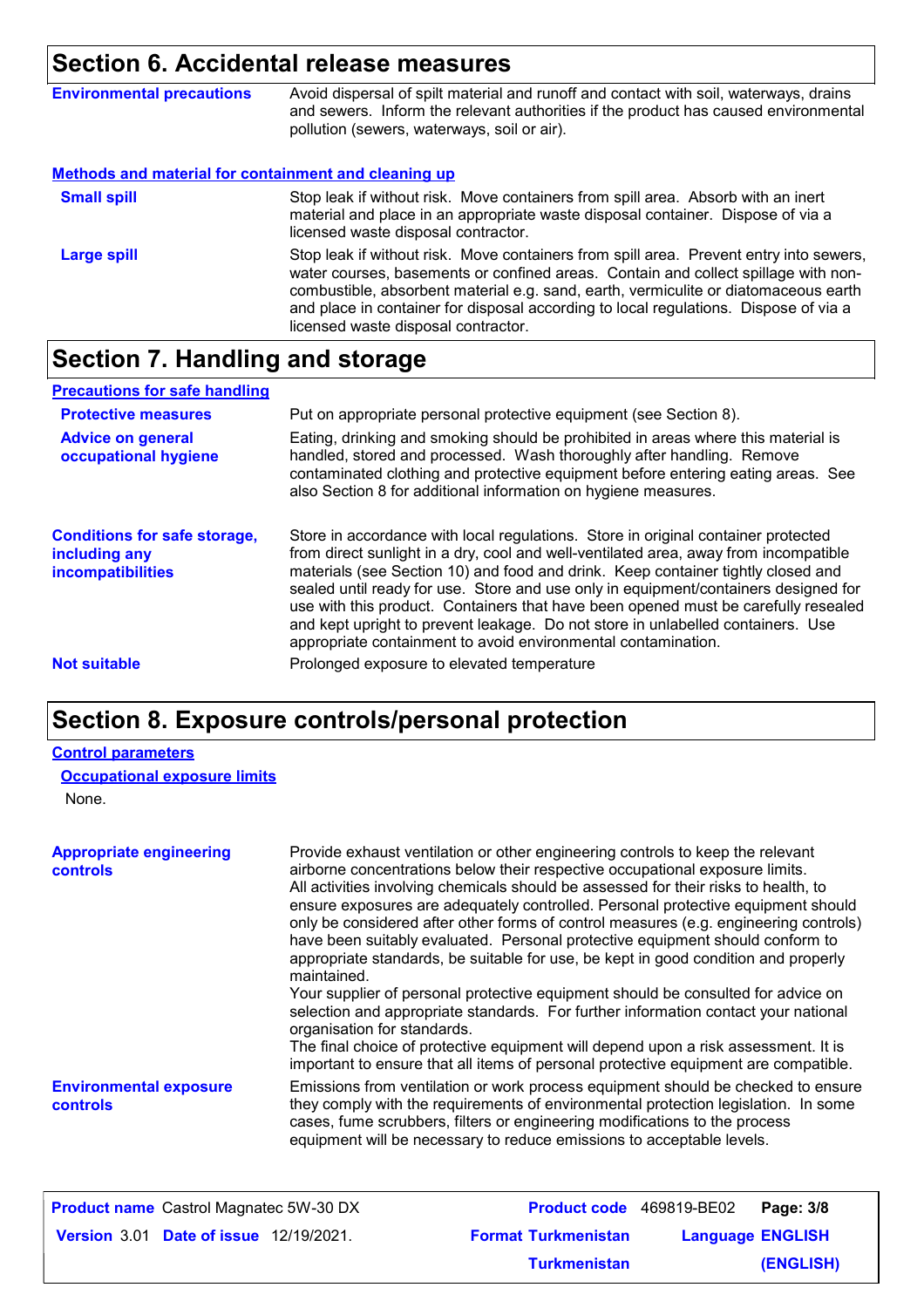## **Section 8. Exposure controls/personal protection**

| <b>Individual protection measures</b> |                                                                                                                                                                                                                                                                                                                                                                                                                                                                                                                                                                                                                                                                                                                                                                                                 |
|---------------------------------------|-------------------------------------------------------------------------------------------------------------------------------------------------------------------------------------------------------------------------------------------------------------------------------------------------------------------------------------------------------------------------------------------------------------------------------------------------------------------------------------------------------------------------------------------------------------------------------------------------------------------------------------------------------------------------------------------------------------------------------------------------------------------------------------------------|
| <b>Hygiene measures</b>               | Wash hands, forearms and face thoroughly after handling chemical products, before<br>eating, smoking and using the lavatory and at the end of the working period.<br>Appropriate techniques should be used to remove potentially contaminated clothing.<br>Wash contaminated clothing before reusing. Ensure that eyewash stations and<br>safety showers are close to the workstation location.                                                                                                                                                                                                                                                                                                                                                                                                 |
| <b>Eye/face protection</b>            | Safety glasses with side shields.                                                                                                                                                                                                                                                                                                                                                                                                                                                                                                                                                                                                                                                                                                                                                               |
| <b>Skin protection</b>                |                                                                                                                                                                                                                                                                                                                                                                                                                                                                                                                                                                                                                                                                                                                                                                                                 |
| <b>Hand protection</b>                | Wear protective gloves if prolonged or repeated contact is likely. Wear chemical<br>resistant gloves. Recommended: Nitrile gloves. The correct choice of protective<br>gloves depends upon the chemicals being handled, the conditions of work and use,<br>and the condition of the gloves (even the best chemically resistant glove will break<br>down after repeated chemical exposures). Most gloves provide only a short time of<br>protection before they must be discarded and replaced. Because specific work<br>environments and material handling practices vary, safety procedures should be<br>developed for each intended application. Gloves should therefore be chosen in<br>consultation with the supplier/manufacturer and with a full assessment of the<br>working conditions. |
| <b>Body protection</b>                | Use of protective clothing is good industrial practice.<br>Personal protective equipment for the body should be selected based on the task<br>being performed and the risks involved and should be approved by a specialist<br>before handling this product.<br>Cotton or polyester/cotton overalls will only provide protection against light<br>superficial contamination that will not soak through to the skin. Overalls should be<br>laundered on a regular basis. When the risk of skin exposure is high (e.g. when<br>cleaning up spillages or if there is a risk of splashing) then chemical resistant aprons<br>and/or impervious chemical suits and boots will be required.                                                                                                           |
| <b>Respiratory protection</b>         | In case of insufficient ventilation, wear suitable respiratory equipment.<br>The correct choice of respiratory protection depends upon the chemicals being<br>handled, the conditions of work and use, and the condition of the respiratory<br>equipment. Safety procedures should be developed for each intended application.<br>Respiratory protection equipment should therefore be chosen in consultation with<br>the supplier/manufacturer and with a full assessment of the working conditions.                                                                                                                                                                                                                                                                                           |

### **Section 9. Physical and chemical properties**

The conditions of measurement of all properties are at standard temperature and pressure unless otherwise indicated.

### **Appearance**

| <b>Physical state</b>                                             | Liquid.                                      |
|-------------------------------------------------------------------|----------------------------------------------|
| <b>Colour</b>                                                     | Amber. [Light]                               |
| <b>Odour</b>                                                      | Not available.                               |
| <b>Odour threshold</b>                                            | Not available.                               |
| рH                                                                | Not applicable.                              |
| <b>Melting point</b>                                              | Not available.                               |
| <b>Boiling point, initial boiling</b><br>point, and boiling range | Not available.                               |
| <b>Flash point</b>                                                | Closed cup: 203°C (397.4°F) [Pensky-Martens] |
| <b>Evaporation rate</b>                                           | Not available.                               |
| <b>Flammability</b>                                               | Not applicable. Based on - Physical state    |
| Lower and upper explosion<br>limit/flammability limit             | Not available.                               |
| <b>Vapour pressure</b>                                            |                                              |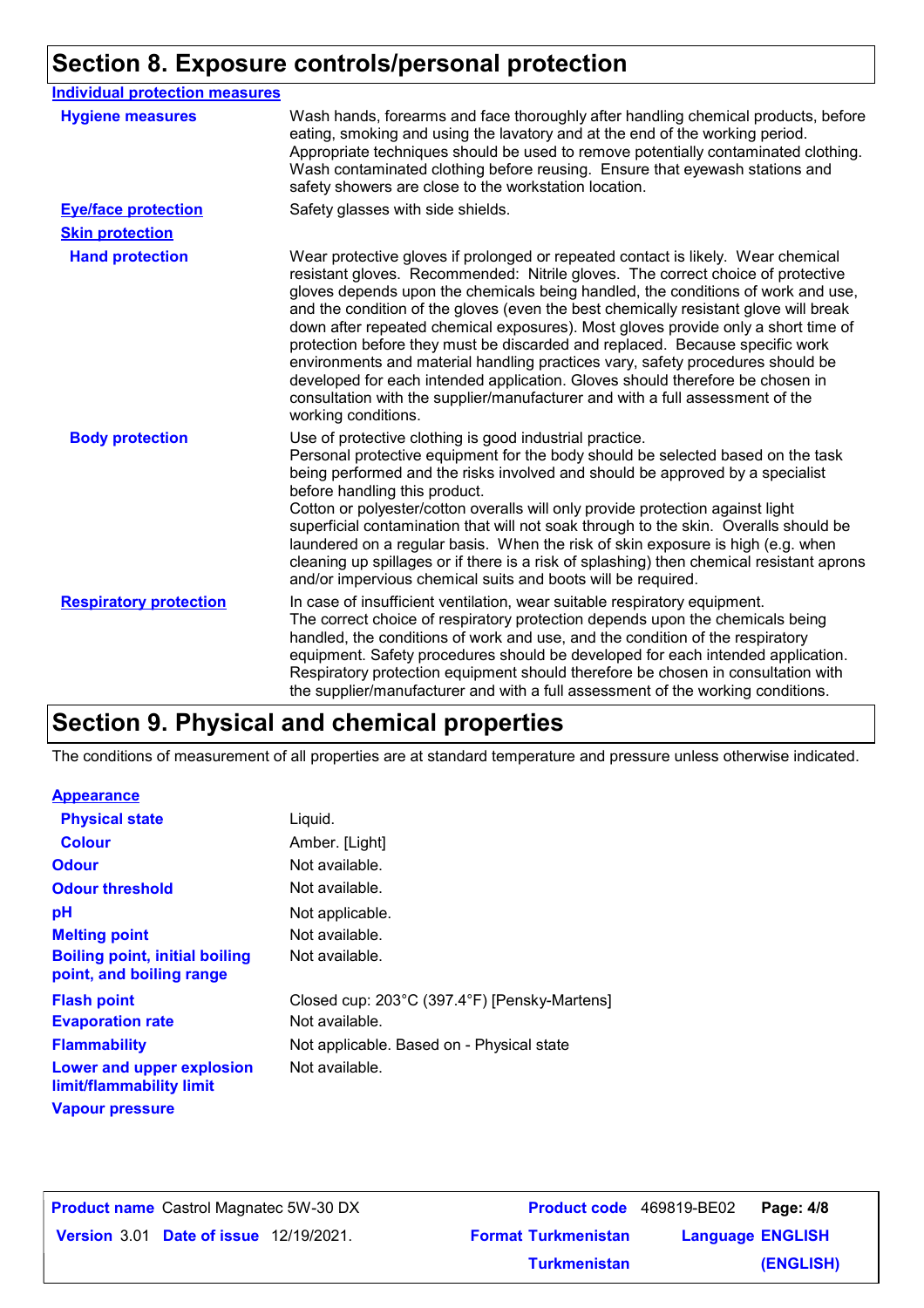### **Section 9. Physical and chemical properties**

|                                                   | Vapour Pressure at 20°C                                                                                                                    |                                                                      |         | Vapour pressure at 50°C |          |     |               |
|---------------------------------------------------|--------------------------------------------------------------------------------------------------------------------------------------------|----------------------------------------------------------------------|---------|-------------------------|----------|-----|---------------|
|                                                   | <b>Ingredient name</b>                                                                                                                     | $mm$ Hg                                                              | kPa     | <b>Method</b>           | mm<br>Hg | kPa | <b>Method</b> |
|                                                   | Distillates (petroleum),<br>hydrotreated heavy<br>paraffinic                                                                               | < 0.08                                                               | < 0.011 | <b>ASTM D 5191</b>      |          |     |               |
|                                                   | Distillates (petroleum),<br>hydrotreated heavy<br>paraffinic                                                                               | < 0.08                                                               | < 0.011 | <b>ASTM D 5191</b>      |          |     |               |
|                                                   | Distillates (petroleum),<br>solvent-dewaxed heavy<br>paraffinic                                                                            | < 0.08                                                               | < 0.011 | <b>ASTM D 5191</b>      |          |     |               |
| <b>Relative vapour density</b>                    | Not available.                                                                                                                             |                                                                      |         |                         |          |     |               |
| <b>Relative density</b>                           | Not available.                                                                                                                             |                                                                      |         |                         |          |     |               |
| <b>Density</b>                                    |                                                                                                                                            | <1000 kg/m <sup>3</sup> (<1 g/cm <sup>3</sup> ) at 15 <sup>°</sup> C |         |                         |          |     |               |
| <b>Solubility</b>                                 | insoluble in water.                                                                                                                        |                                                                      |         |                         |          |     |               |
| <b>Partition coefficient: n-</b><br>octanol/water | Not applicable.                                                                                                                            |                                                                      |         |                         |          |     |               |
| <b>Auto-ignition temperature</b>                  | Not available.                                                                                                                             |                                                                      |         |                         |          |     |               |
| <b>Decomposition temperature</b>                  | Not available.                                                                                                                             |                                                                      |         |                         |          |     |               |
| <b>Viscosity</b>                                  | Kinematic: 63.9 mm <sup>2</sup> /s (63.9 cSt) at 40 $^{\circ}$ C<br>Kinematic: 11.2 to 11.7 mm <sup>2</sup> /s (11.2 to 11.7 cSt) at 100°C |                                                                      |         |                         |          |     |               |
| <b>Particle characteristics</b>                   |                                                                                                                                            |                                                                      |         |                         |          |     |               |
| <b>Median particle size</b>                       | Not applicable.                                                                                                                            |                                                                      |         |                         |          |     |               |

### **Section 10. Stability and reactivity**

| <b>Reactivity</b>                            | No specific test data available for this product. Refer to Conditions to avoid and<br>Incompatible materials for additional information.                                   |
|----------------------------------------------|----------------------------------------------------------------------------------------------------------------------------------------------------------------------------|
| <b>Chemical stability</b>                    | The product is stable.                                                                                                                                                     |
| <b>Possibility of hazardous</b><br>reactions | Under normal conditions of storage and use, hazardous reactions will not occur.<br>Under normal conditions of storage and use, hazardous polymerisation will not<br>occur. |
| <b>Conditions to avoid</b>                   | Avoid all possible sources of ignition (spark or flame).                                                                                                                   |
| <b>Incompatible materials</b>                | Reactive or incompatible with the following materials: oxidising materials.                                                                                                |
| <b>Hazardous decomposition</b><br>products   | Under normal conditions of storage and use, hazardous decomposition products<br>should not be produced.                                                                    |

### **Section 11. Toxicological information**

#### **Information on toxicological effects**

#### **Aspiration hazard**

| <b>Name</b>                                            | <b>Result</b>                         |
|--------------------------------------------------------|---------------------------------------|
| Distillates (petroleum), hydrotreated heavy paraffinic | <b>ASPIRATION HAZARD - Category 1</b> |

**Information on likely routes**  Routes of entry anticipated: Dermal, Inhalation.

**of exposure**

**Potential acute health effects**

**Product name** Castrol Magnatec 5W-30 DX **Product code** 469819-BE02 **Page: 5/8** 

**Date of issue** 12/19/2021. **Version** 3.01 **Format Turkmenistan Language Language ENGLISH (ENGLISH)** Product code 469819-BE02 Page: 5/8 **Turkmenistan**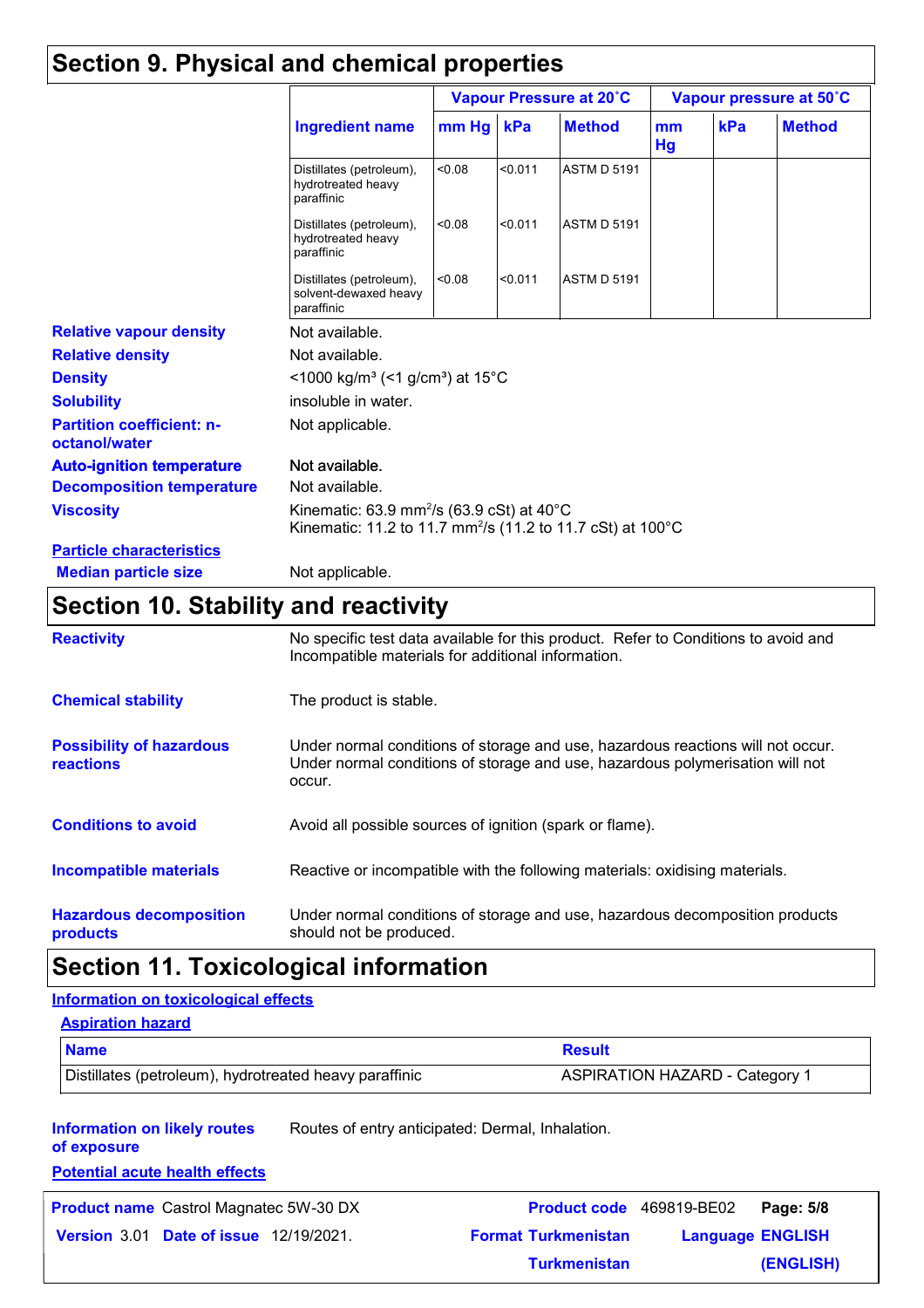### **Section 11. Toxicological information**

| <b>Eye contact</b>                      | No known significant effects or critical hazards.                                                                                                                                                                                                                                                                                                                                                                  |
|-----------------------------------------|--------------------------------------------------------------------------------------------------------------------------------------------------------------------------------------------------------------------------------------------------------------------------------------------------------------------------------------------------------------------------------------------------------------------|
| <b>Inhalation</b>                       | Vapour inhalation under ambient conditions is not normally a problem due to low<br>vapour pressure.                                                                                                                                                                                                                                                                                                                |
| <b>Skin contact</b>                     | Defatting to the skin. May cause skin dryness and irritation.                                                                                                                                                                                                                                                                                                                                                      |
| <b>Ingestion</b>                        | No known significant effects or critical hazards.                                                                                                                                                                                                                                                                                                                                                                  |
|                                         | <b>Symptoms related to the physical, chemical and toxicological characteristics</b>                                                                                                                                                                                                                                                                                                                                |
| <b>Eye contact</b>                      | No specific data.                                                                                                                                                                                                                                                                                                                                                                                                  |
| <b>Inhalation</b>                       | No specific data.                                                                                                                                                                                                                                                                                                                                                                                                  |
| <b>Skin contact</b>                     | Adverse symptoms may include the following:<br>irritation<br>dryness<br>cracking                                                                                                                                                                                                                                                                                                                                   |
| <b>Ingestion</b>                        | No specific data.                                                                                                                                                                                                                                                                                                                                                                                                  |
|                                         | Delayed and immediate effects as well as chronic effects from short and long-term exposure                                                                                                                                                                                                                                                                                                                         |
| <b>Eye contact</b>                      | Potential risk of transient stinging or redness if accidental eye contact occurs.                                                                                                                                                                                                                                                                                                                                  |
| <b>Inhalation</b>                       | Overexposure to the inhalation of airborne droplets or aerosols may cause irritation<br>of the respiratory tract.                                                                                                                                                                                                                                                                                                  |
| <b>Skin contact</b>                     | Prolonged or repeated contact can defat the skin and lead to irritation, cracking and/<br>or dermatitis.                                                                                                                                                                                                                                                                                                           |
| <b>Ingestion</b>                        | Ingestion of large quantities may cause nausea and diarrhoea.                                                                                                                                                                                                                                                                                                                                                      |
| <b>Potential chronic health effects</b> |                                                                                                                                                                                                                                                                                                                                                                                                                    |
| <b>General</b>                          | <b>USED ENGINE OILS</b><br>Combustion products resulting from the operation of internal combustion engines<br>contaminate engine oils during use. Used engine oil may contain hazardous<br>components which have the potential to cause skin cancer. Frequent or prolonged<br>contact with all types and makes of used engine oil must therefore be avoided and a<br>high standard of personal hygiene maintained. |
| <b>Carcinogenicity</b>                  | No known significant effects or critical hazards.                                                                                                                                                                                                                                                                                                                                                                  |
| <b>Mutagenicity</b>                     | No known significant effects or critical hazards.                                                                                                                                                                                                                                                                                                                                                                  |
| <b>Teratogenicity</b>                   | No known significant effects or critical hazards.                                                                                                                                                                                                                                                                                                                                                                  |
| <b>Developmental effects</b>            | No known significant effects or critical hazards.                                                                                                                                                                                                                                                                                                                                                                  |
| <b>Fertility effects</b>                | No known significant effects or critical hazards.                                                                                                                                                                                                                                                                                                                                                                  |

### **Section 12. Ecological information**

**Environmental effects** No known significant effects or critical hazards.

#### **Persistence and degradability**

Expected to be biodegradable.

#### **Bioaccumulative potential**

This product is not expected to bioaccumulate through food chains in the environment.

### **Mobility in soil**

**Mobility** Spillages may penetrate the soil causing ground water contamination.

**Date of issue** 12/19/2021. **Version** 3.01 **Format Turkmenistan Language Product name** Castrol Magnatec 5W-30 DX **Product code** 469819-BE02 **Page: 6/8 Language ENGLISH (ENGLISH) Product code** 469819-BE02 Page: 6/8 **Turkmenistan**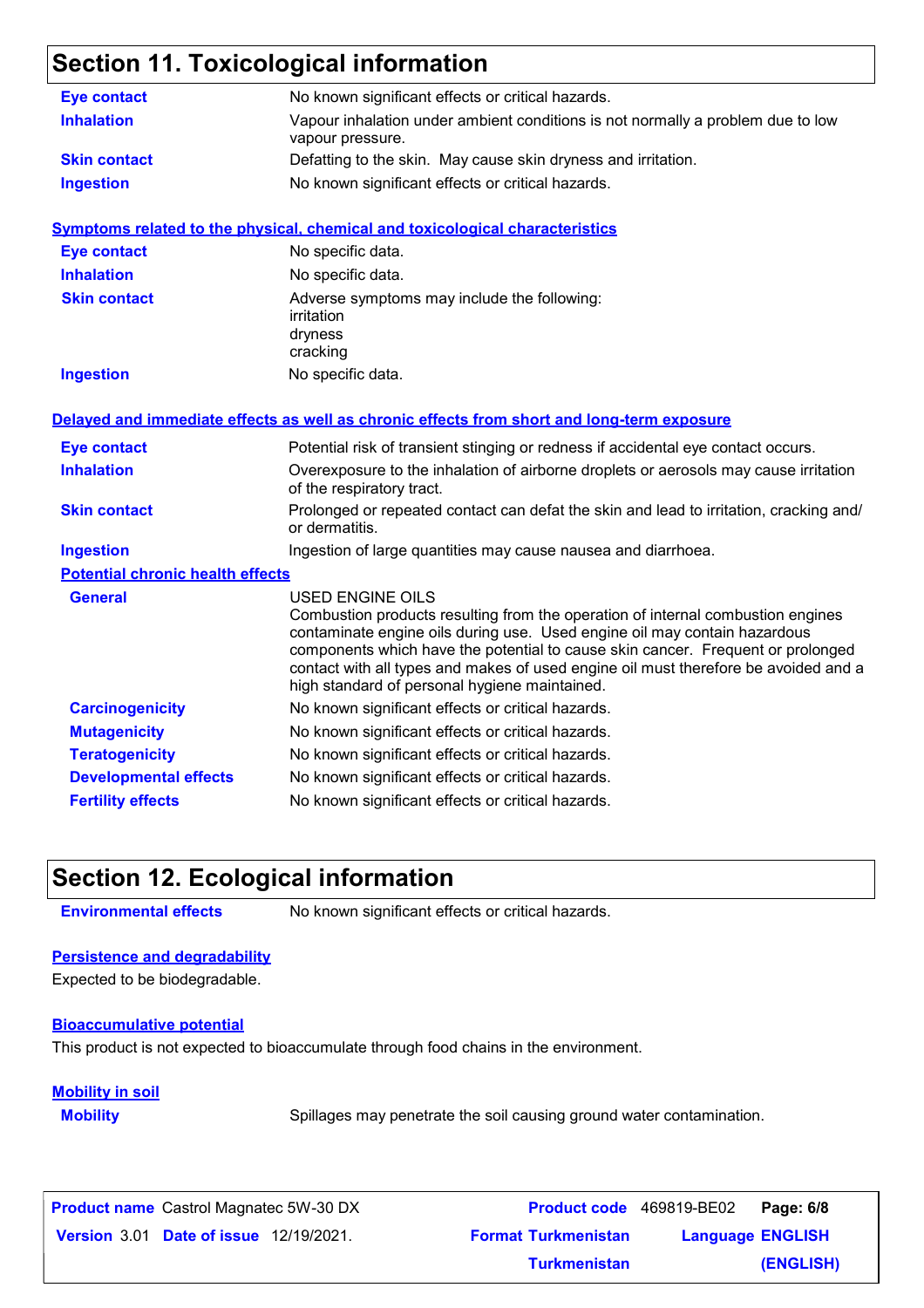### **Section 12. Ecological information**

**Other ecological information** Spills may form a film on water surfaces causing physical damage to organisms. Oxygen transfer could also be impaired.

### **Section 13. Disposal considerations**

The generation of waste should be avoided or minimised wherever possible. Significant quantities of waste product residues should not be disposed of via the foul sewer but processed in a suitable effluent treatment plant. Dispose of surplus and non-recyclable products via a licensed waste disposal contractor. Disposal of this product, solutions and any by-products should at all times comply with the requirements of environmental protection and waste disposal legislation and any regional local authority requirements. Waste packaging should be recycled. Incineration or landfill should only be considered when recycling is not feasible. This material and its container must be disposed of in a safe way. Empty containers or liners may retain some product residues. Avoid dispersal of spilt material and runoff and contact with soil, waterways, drains and sewers. **Disposal methods**

### **Section 14. Transport information**

|                                      | <b>IMDG</b>              | <b>IATA</b>              |
|--------------------------------------|--------------------------|--------------------------|
| <b>UN number</b>                     | Not regulated.           | Not regulated.           |
| <b>UN proper</b><br>shipping name    | $\overline{\phantom{a}}$ | $\sim$                   |
| <b>Transport hazard</b><br>class(es) | $\blacksquare$           | $\blacksquare$           |
| <b>Packing group</b>                 | $\blacksquare$           | $\blacksquare$           |
| <b>Environmental</b><br>hazards      | No.                      | No.                      |
| <b>Additional</b><br>information     | ۰                        | $\overline{\phantom{a}}$ |

**Special precautions for user** Not available.

### **Section 15. Regulatory information**

**Regulation according to other foreign laws**

| <b>REACH Status</b>                         | The company, as identified in Section 1, sells this product in the EU in compliance<br>with the current requirements of REACH. |
|---------------------------------------------|--------------------------------------------------------------------------------------------------------------------------------|
| <b>United States inventory</b><br>(TSCA 8b) | All components are active or exempted.                                                                                         |
| <b>Australia inventory (AIIC)</b>           | All components are listed or exempted.                                                                                         |
| <b>Canada inventory</b>                     | All components are listed or exempted.                                                                                         |
| <b>China inventory (IECSC)</b>              | All components are listed or exempted.                                                                                         |
| <b>Japan inventory (CSCL)</b>               | All components are listed or exempted.                                                                                         |
| <b>Korea inventory (KECI)</b>               | All components are listed or exempted.                                                                                         |
| <b>Philippines inventory</b><br>(PICCS)     | All components are listed or exempted.                                                                                         |

| <b>Product name</b> Castrol Magnatec 5W-30 DX |                            | Product code 469819-BE02 Page: 7/8 |           |
|-----------------------------------------------|----------------------------|------------------------------------|-----------|
| <b>Version 3.01 Date of issue 12/19/2021.</b> | <b>Format Turkmenistan</b> | <b>Language ENGLISH</b>            |           |
|                                               | <b>Turkmenistan</b>        |                                    | (ENGLISH) |